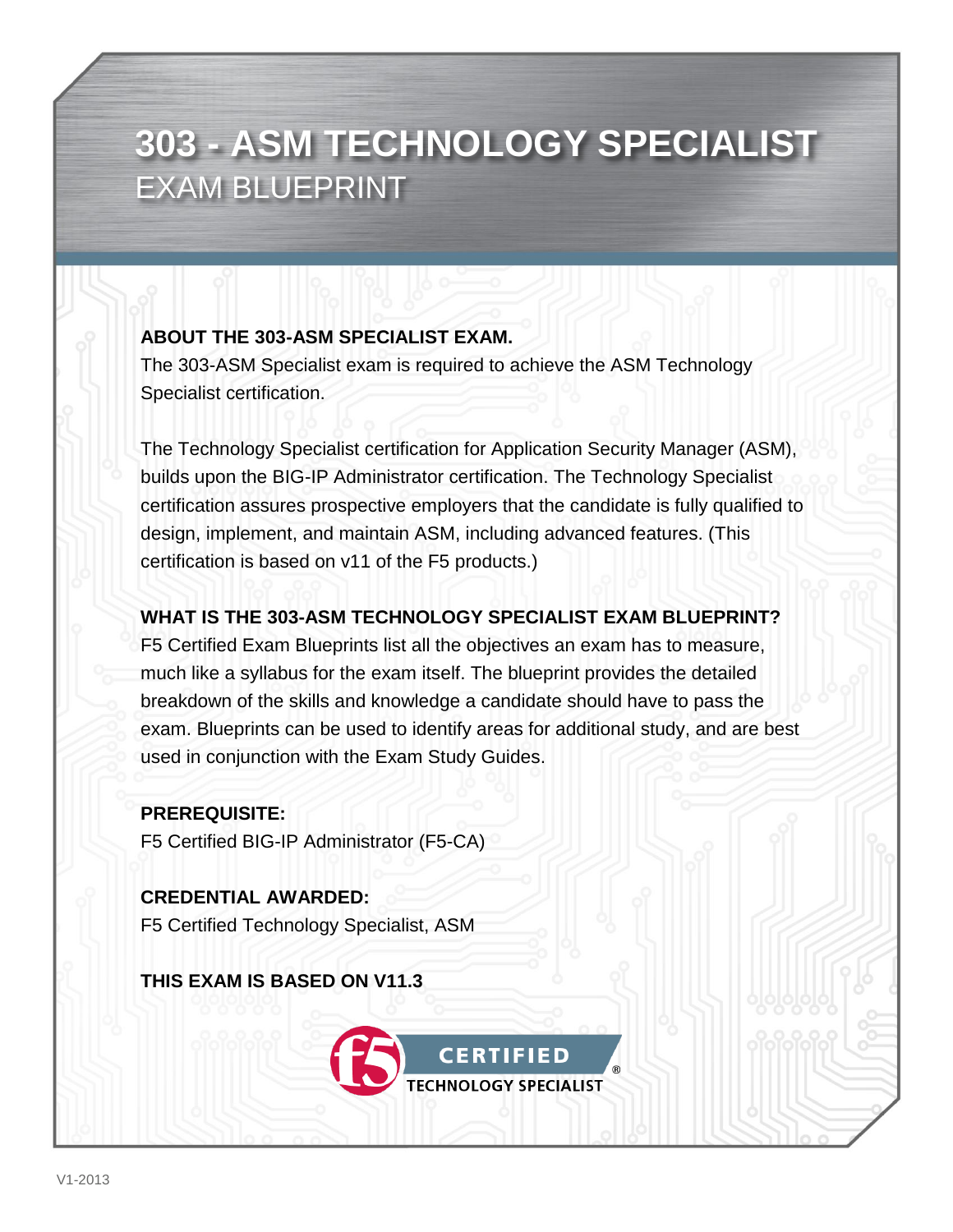EXAM BLUEPRI**N**T

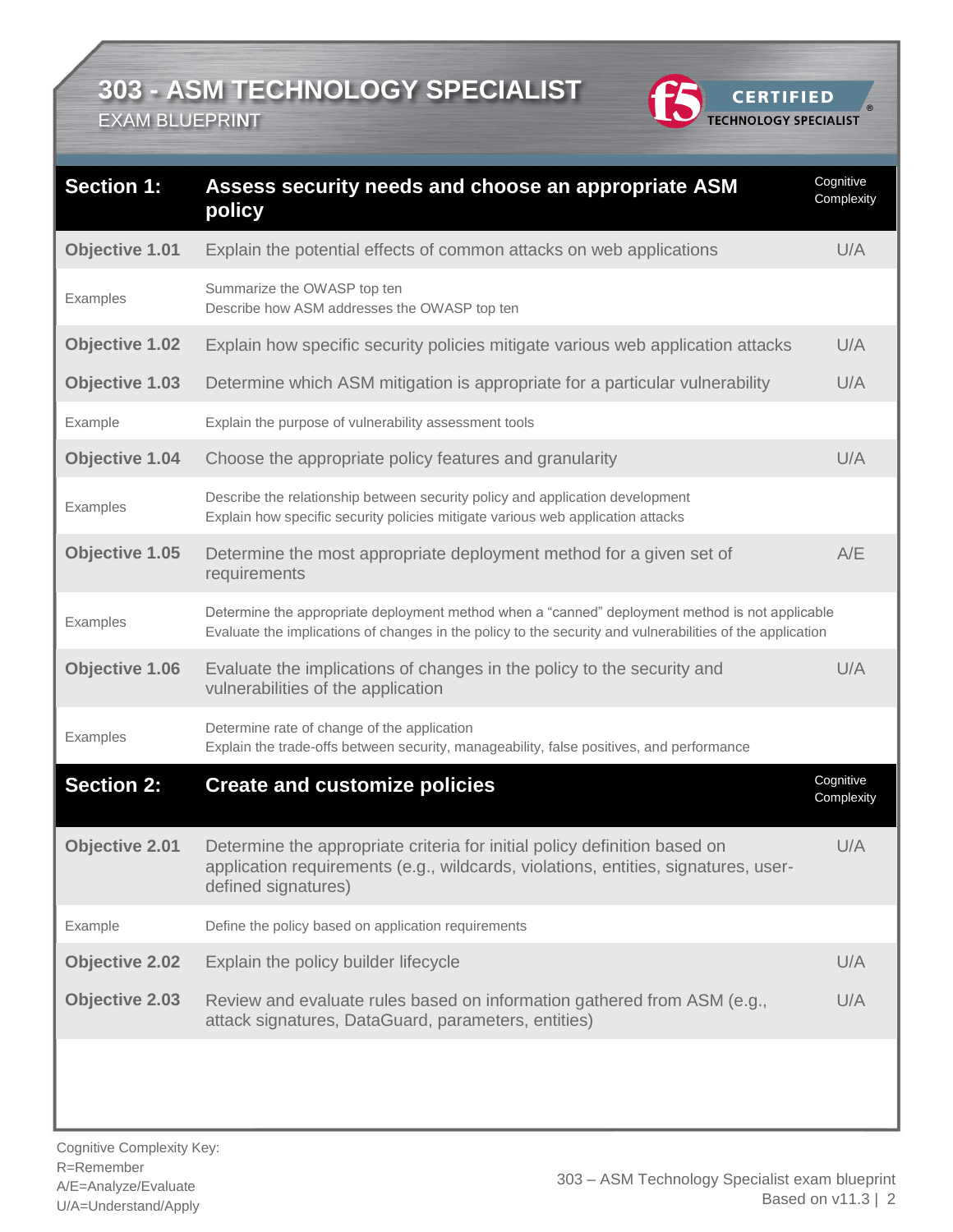EXAM BLUEPRINT



-<br>®

| <b>Objective 2.04</b> | Refine policy structure for policy elements (e.g., URLs, parameters, files<br>types, headers, sessions and logins, content profiles, CSRF protection,<br>anomaly protection) | U/A                     |
|-----------------------|------------------------------------------------------------------------------------------------------------------------------------------------------------------------------|-------------------------|
| <b>Objective 2.05</b> | Explain the process to integrate and configure natively supported third-party<br>vendors and generic formats with ASM (e.g., difference between scanning<br>modes, iCAP)     | U/A                     |
| Examples              | Upload scan results from a third-party vendor into the ASM GUI                                                                                                               |                         |
| <b>Objective 2.06</b> | Determine whether the rules are being implemented effectively and<br>appropriately to mitigate the violations                                                                | U/A                     |
| Examples              | Determine the appropriate violations to be enforced                                                                                                                          |                         |
| Objective 2.07        | Explain reporting and remote logging capabilities                                                                                                                            | A/E                     |
| Examples              | Determine whether the remote logger is accessible<br>Determine the level of logging (i.e., all logs, illegal requests, or responses)                                         |                         |
| <b>Section 3:</b>     | <b>Maintain policy</b>                                                                                                                                                       | Cognitive<br>Complexity |
| Objective 3.01        | Interpret log entries to identify opportunities to refine the policy                                                                                                         | R                       |
| Examples              | Describe the various logs and formats<br>Identify the current state of the policy (e.g., violation status, blocking mode)                                                    |                         |
| Objective 3.02        | Determine how a policy should be adjusted based upon available data (e.g.,<br>learning suggestions, log data, application changes, traffic type, user<br>requirements)       | U/A                     |
| Examples              | React to changes in the web application infrastructure<br>Adjust the policy to address application changes                                                                   |                         |
| <b>Section 4:</b>     | <b>Administer and evaluate ASM implementation</b>                                                                                                                            | Cognitive<br>Complexity |
| <b>Objective 4.01</b> | Describe the lifecycle of attack signatures                                                                                                                                  | U/A                     |
| <b>Objective 4.02</b> | Evaluate the impact of new or updated attack signatures on existing security<br>policies                                                                                     | U/A                     |
| Examples              | Apply the changes and fixes to the system and/or policies                                                                                                                    |                         |
|                       |                                                                                                                                                                              |                         |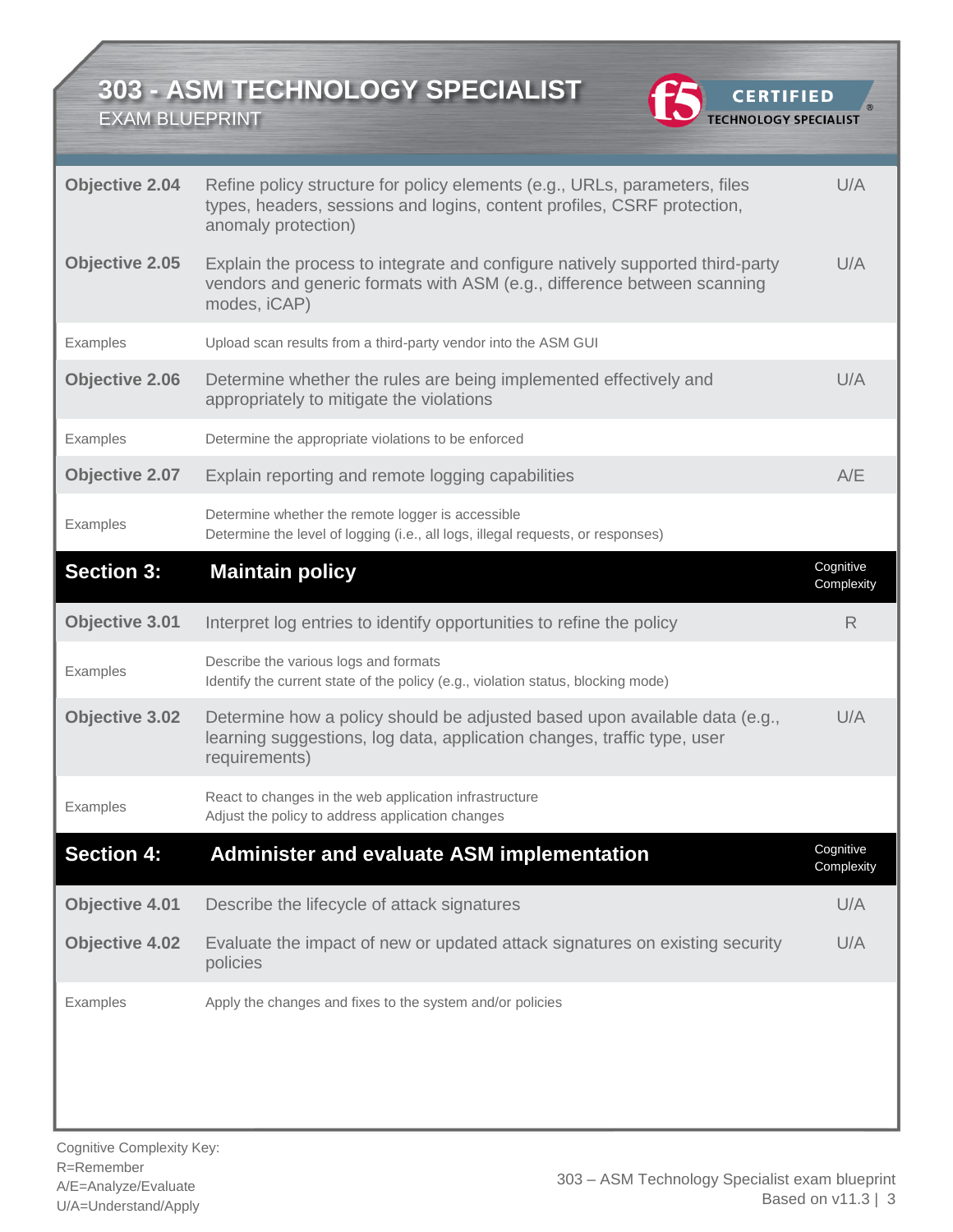EXAM BLUEPRINT